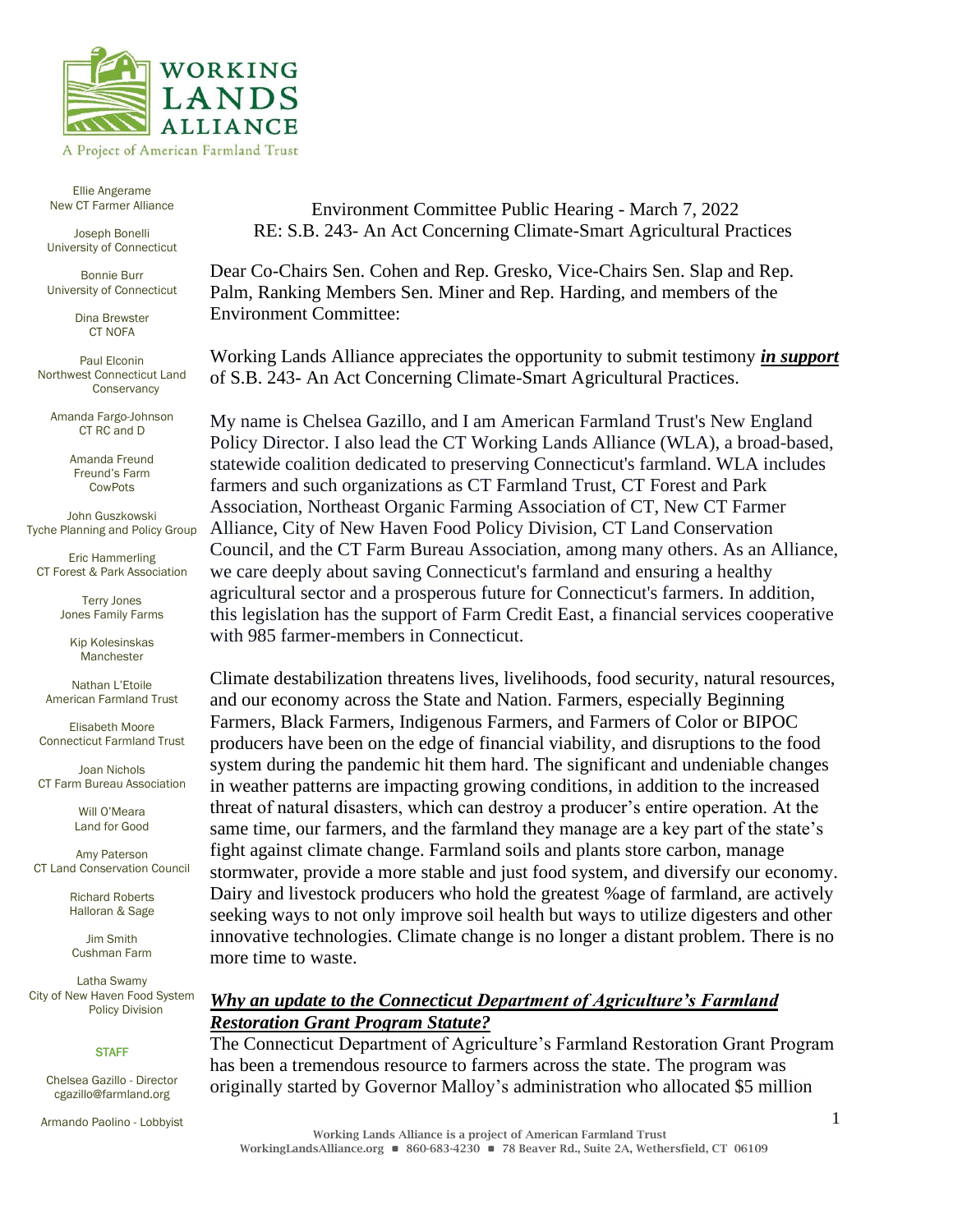

STEERING COMMITTEE

Joseph Bonelli University of Connecticut

Bonnie Burr University of Connecticut

> Dina Brewster CT NOFA

Paul Elconin Northwest Connecticut Land **Conservancy** 

Amanda Fargo-Johnson CT RC and D

> Amanda Freund Freund's Farm CowPots

John Guszkowski Tyche Planning and Policy Group

Eric Hammerling CT Forest & Park Association

> Terry Jones Jones Family Farms

Kip Kolesinskas Manchester

Nathan L'Etoile American Farmland Trust

Elisabeth Moore Connecticut Farmland Trust

Joan Nichols CT Farm Bureau Association

> Will O'Meara Land for Good

Amy Paterson CT Land Conservation Council

> Richard Roberts Halloran & Sage

Jim Smith Cushman Farm

Latha Swamy City of New Haven Food System Policy Division

### **STAFF**

Chelsea Gazillo - Director cgazillo@farmland.org

Armando Paolino - Lobbyist

dollars to increase food and fiber production in the state by restoring lands into active agricultural production. To date, the Connecticut Farmland Restoration Program has supported over 343 applications and restored nearly 2,900 acres of land. The

Program has also been an important tool for farmers across the state looking for additional farmland to expand their operations including beginning farmers who often cannot afford to buy or lease existing farmland. Although the statute does support some climate adaptation practices, it is limited in scope and reimbursement amounts that do not match the full extent of the tools that farmers need to implement climate-smart agriculture and forestry practices. Thus, there is a need to update this highly successful and well-liked Connecticut Department of Agriculture Program statute to be explicit in paying for farmers and landowners to implement climate-smart agriculture and forestry practices. The current statute also does not allow for key agriculture service providers to provide technical assistance. Adding capacity to the Connecticut Department of Agriculture to help with technical assistance is key to ensuring producers know about the programs available to assist them to implement these practices.

## *How does this update support the State of Connecticut's Climate Goals?*

The potential economic, environmental, and community benefits of investing in farmers implementing climate-smart agricultural practices are multifaceted. In alignment with the [Governor's Council on Climate Change Phase 1](https://portal.ct.gov/-/media/DEEP/climatechange/GC3/GC3_Phase1_Report_Jan2021.pdf) report and [Governor Lamont's Executive Order 21-3,](https://portal.ct.gov/-/media/Office-of-the-Governor/Executive-Orders/Lamont-Executive-Orders/Executive-Order-No-21-3.pdf) updating the Farmland Restoration Grant Program to include climate-smart agriculture and forestry practices as defined by the United States Department of Agriculture's Natural Resources Conservation Service (USDA-NRCS) is a critical step the legislature can take to combat climate change this session. [Here](https://directives.sc.egov.usda.gov/OpenNonWebContent.aspx?content=47510.wba) is a link to the current list of climate-smart agriculture and forestry practices as defined by USDA-NRCS. The working lands of Connecticut and the ecosystem services they provide hold a significant place in aiding the state in mitigating, adapting, and becoming resilient in the face of the climate crisis.

Connecticut has a goal to reduce greenhouse gas emissions by at least 80 % below the level emitted in 2001 by 2050. A critical component to the state's efforts to reach this goal is to include natural climate solutions such as sequestering carbon in forests, grasslands, and farmland soils. Dr. Jennifer Moore (soil health expert, USDA-ARS scientist, and prior climate director for American Farmland Trust) testified to the U.S. House of Representatives in the fall of 2019, "If U.S. farmers adopted cover crops on 25% of our cropland and conservation tillage on 100% of tillable acres, we could potentially reduce one-quarter of the total U.S. agricultural emissions." In addition to this eye-opening opportunity, the soil is an inseparable part of our local food system, ecology, watershed, and economy.

Investing in climate-smart agriculture and forestry practices will aid farmers and landowners in managing stormwater, reducing soil erosion, and increasing water infiltration, resulting in decreased sediment and nutrient pollution in surface waters, and improved resilience to flooding events. The economic investment in climate-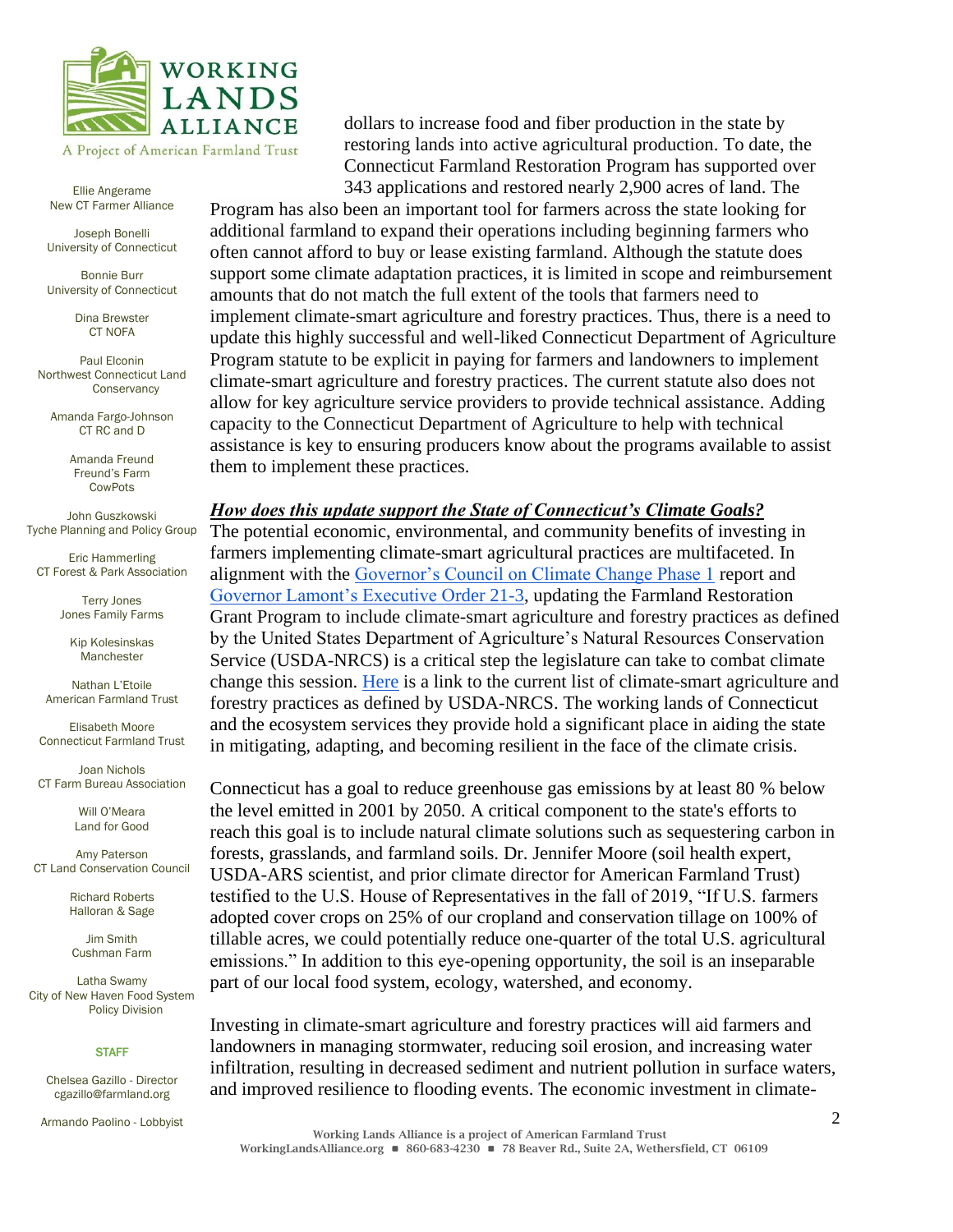

 $$100$  per acre.<sup>2</sup>

Ellie Angerame New CT Farmer Alliance

STEERING COMMITTEE

Joseph Bonelli University of Connecticut

Bonnie Burr University of Connecticut

> Dina Brewster CT NOFA

Paul Elconin Northwest Connecticut Land **Conservancy** 

Amanda Fargo-Johnson CT RC and D

> Amanda Freund Freund's Farm CowPots

John Guszkowski Tyche Planning and Policy Group

Eric Hammerling CT Forest & Park Association

> Terry Jones Jones Family Farms

Kip Kolesinskas Manchester

Nathan L'Etoile American Farmland Trust

Elisabeth Moore Connecticut Farmland Trust

Joan Nichols CT Farm Bureau Association

> Will O'Meara Land for Good

Amy Paterson CT Land Conservation Council

> Richard Roberts Halloran & Sage

Jim Smith Cushman Farm

Latha Swamy City of New Haven Food System Policy Division

#### **STAFF**

Chelsea Gazillo - Director cgazillo@farmland.org

Armando Paolino - Lobbyist

smart agriculture practices increases a farm's profitability and saves farmers money in the long term.<sup>1</sup> A 2017 study by the National Association of Conservation Districts found that using cover crops and no-till can result in an economic return of over

In Connecticut, cropland accounts for 148,609 acres, and pastureland comprises 31,923 acres. There are approximately 7,208 acres of irrigated cropland and 141,401 acres of non-irrigated cropland in 2017.<sup>3</sup> According to the 2017 Census of Agriculture, woodlands represent about 29% of the state's total land in farms and often not be easily separated from the total farm unit. If 100% of Connecticut farms incorporated better management practices, it would remove 94,902 (MTCO2e) from the atmosphere or the equivalent of taking 20,500 cars off the road annually.

In reality there are numerous technical, financial, knowledge, and cultural barriers to rapidly increasing the adoption of climate mitigation and adaptation practices. The expanded Farmland Restoration and Climate Resiliency Program will assist farmers and landowners to afford and implement these practices that benefit us all.

# *Why does the Connecticut Department of Agriculture need a Climate-Smart Agricultural Program?*

USDA-NRCS offers a variety of different programs to support farmers in implementing climate-smart agriculture and forestry practices. However, these programs do not cover all associated costs and have limitations on how much technical assistance is available to producers.

With the progress at the federal level on funding to address the impacts of the COVID-19 pandemic, infrastructure, and more, there is a HUGE influx of federal funds that will be available to farmers. Most of the funding will be administered by USDA-NRCS through existing programs, including the Environmental Quality Incentive Program (EQIP) and the Conservation Stewardship Program (CSP). These programs are two significant avenues for funding to be awarded to farmers. States that are well-positioned to provide farmers the technical assistance required to receive these federal funds will be allocated an outsized share of these funds.

In the federal government fiscal year 2021, Connecticut's USDA-NRCS received 150 applications and was able to fund 92 contracts. There were 58 unfunded applications. It is important to note that not all these contracts were to support farmers in implementing climate-smart agriculture applications. The agency obligated 6.54 million dollars on the 92 contracts that were funded. USDA-NRCS financial assistance programs do not cover 100% of the cost of implementing a conservation practice. On average, the agency pays between 40 and 60% of the cost of a conservation practice. Farmers consistently reference the higher cost of doing

<sup>1</sup> <https://farmland.org/the-math-is-in-soil-health-practices-produce-real-return-on-investment/>

<sup>2</sup> National Assoc. of Conservation Districts, Soil Health Research[, http://www.nacdnet.org/soil-health-research](http://www.nacdnet.org/soil-health-research) <sup>3</sup> CT Department of Agriculture and American Farmland Trust, Planning for Agriculture, 2020

Working Lands Alliance is a project of American Farmland Trust WorkingLandsAlliance.org • 860-683-4230 • 78 Beaver Rd., Suite 2A, Wethersfield, CT 06109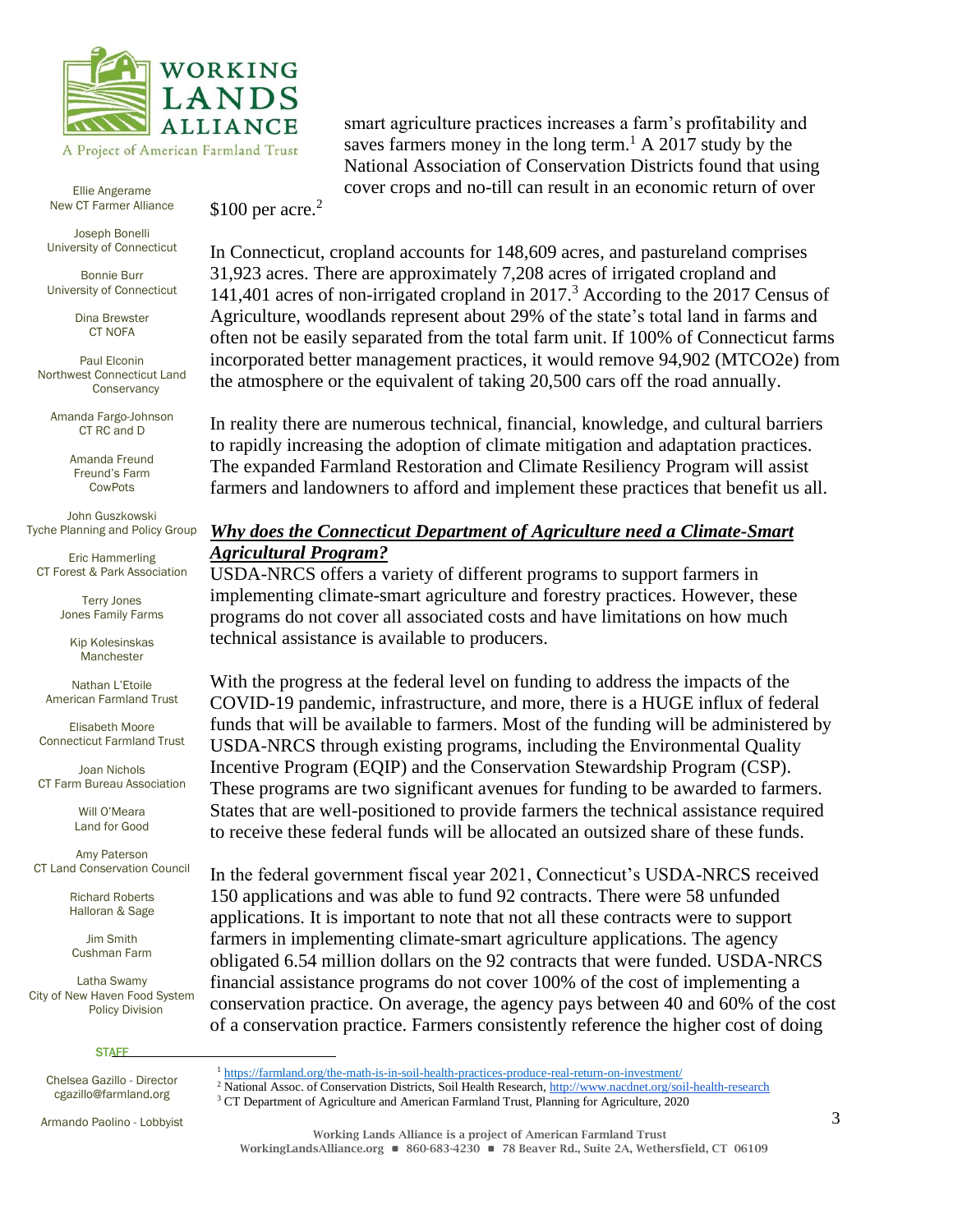

STEERING COMMITTEE

Joseph Bonelli University of Connecticut

Bonnie Burr University of Connecticut

> Dina Brewster CT NOFA

Paul Elconin Northwest Connecticut Land **Conservancy** 

Amanda Fargo-Johnson CT RC and D

> Amanda Freund Freund's Farm CowPots

John Guszkowski Tyche Planning and Policy Group

Eric Hammerling CT Forest & Park Association

> Terry Jones Jones Family Farms

Kip Kolesinskas Manchester

Nathan L'Etoile American Farmland Trust

Elisabeth Moore Connecticut Farmland Trust

Joan Nichols CT Farm Bureau Association

> Will O'Meara Land for Good

Amy Paterson CT Land Conservation Council

> Richard Roberts Halloran & Sage

Jim Smith Cushman Farm

Latha Swamy City of New Haven Food System Policy Division

### **STAFF**

Chelsea Gazillo - Director cgazillo@farmland.org

Armando Paolino - Lobbyist

business in the northeast as a hindrance to implementing climatesmart agriculture and forestry practices.

WLA would encourage Connecticut to dedicate funding towards a climate-smart agriculture and forestry program that is focused on projects that will assist farmers and achieve significant leverage of federal dollars. By updating the statute to allow for non-profit organizations, CT Soil and Water Conservation Districts, the University of Connecticut's Cooperative Extension, and other institutions to develop innovative proposals that will leverage their local knowledge and connections, it will more effectively use the discretionary state dollars to cover the aspects of those projects that cannot be met with federal funds.

Numerous State Department of Agriculture across the county have programs dedicated to providing financial support for farmers to implement healthy soil and climate-smart agriculture practices. A few examples include the following:

- [The California Department of Food and Agriculture's](https://www.cdfa.ca.gov/oefi/healthysoils/) Healthy Soils [Program](https://www.cdfa.ca.gov/oefi/healthysoils/) provides financial assistance for incentivizing and demonstrating the implementation of conservation practices that sequester carbon, reduce atmospheric greenhouse gases, and improve soil health.
- The Massachusetts Department of Agricultural Resources: Agricultural [Climate Resiliency and Efficiencies](https://www.mass.gov/service-details/agricultural-climate-resiliency-efficiencies-acre-program) Program is a competitive reimbursement grant program that funds materials and labor to implement practices that address the agricultural sector's vulnerability to climate change and improve economic resiliency, among other things.
	- [The Vermont Agency of Agriculture, Food, and Market's](https://agriculture.vermont.gov/ceap) [Capital](https://agriculture.vermont.gov/ceap)  [Equipment Assistance Program](https://agriculture.vermont.gov/ceap) (CEAP). This vital program offers financial assistance for equipment such as no-till drills and roller crimpers.<sup>4</sup>

# *Priority funding for CT's beginning and historically marginalized producers*

We are supportive to see this bill prioritizes funding for socially disadvantaged farmers as defined by the United States Department of Agriculture. Today, in Connecticut, according to the 2017 National Agricultural Statistic Service - Census of Agriculture, there are 134 BIPOC producers in Connecticut, totaling 1.4 % of all producers with another 1.4% identifying as Hispanic. Yet nearly 40% of the state's population identify as People of Color.<sup>5</sup> This is in comparison to the 5,467 farmers who identify as White. This stark disparity is a result of centuries of land and agricultural policies, planning practices, and other forms of systemic racism that have prioritized White producers. The cost of the services, materials, and equipment necessary to implement these practices can be prohibitive (e.g. increased cost for practices such as improved irrigation, integrated pest management, and fair wages

<sup>5</sup> US Census Bureau, 2020 and 2021 AFT, DoAg & partners, Farmland Needed Report

<sup>4</sup> https://soilhealthinstitute.org/resources/catalog/#stateagency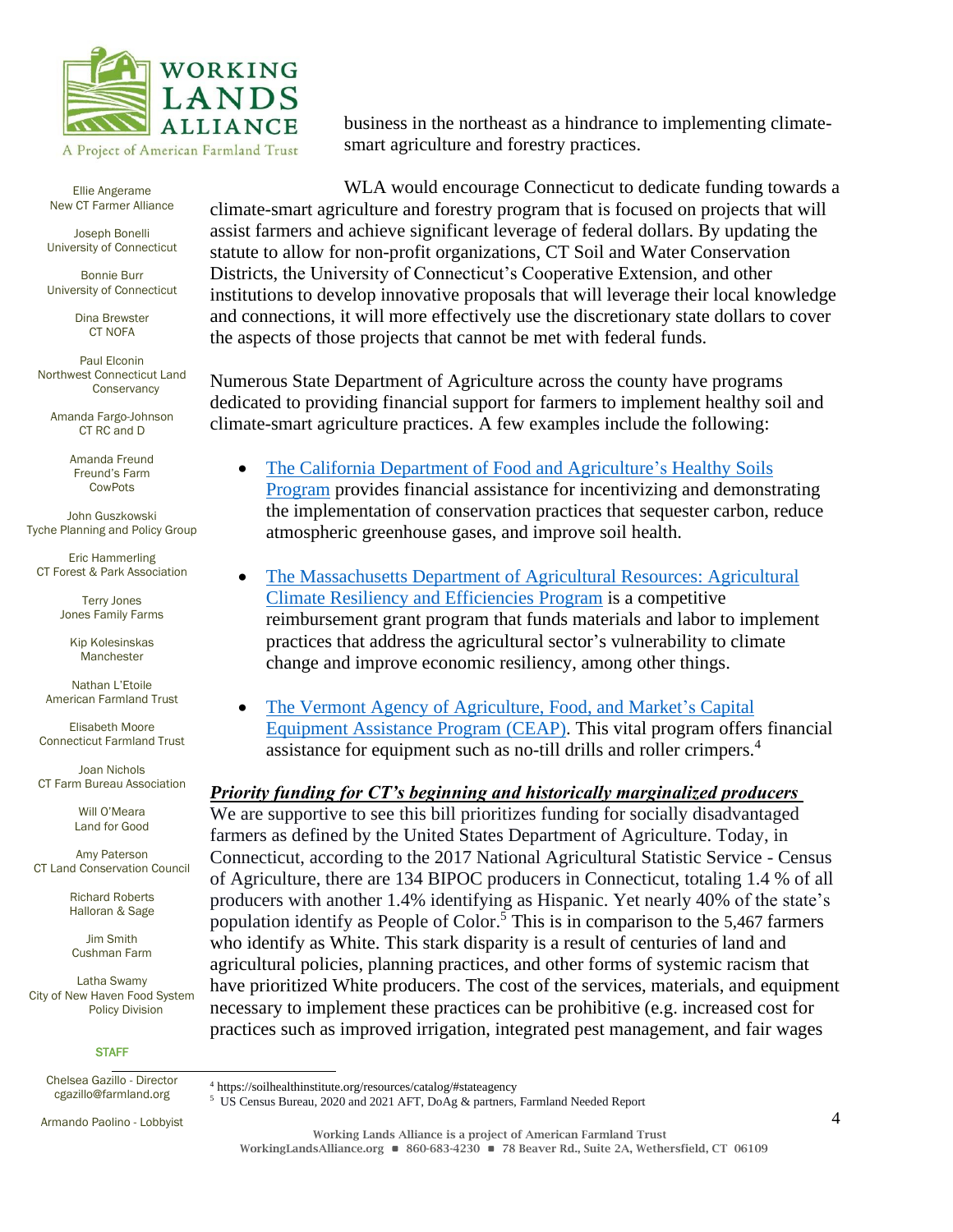

STEERING COMMITTEE

Joseph Bonelli University of Connecticut

Bonnie Burr University of Connecticut

> Dina Brewster CT NOFA

Paul Elconin Northwest Connecticut Land **Conservancy** 

Amanda Fargo-Johnson CT RC and D

> Amanda Freund Freund's Farm CowPots

John Guszkowski Tyche Planning and Policy Group

Eric Hammerling CT Forest & Park Association

> Terry Jones Jones Family Farms

Kip Kolesinskas Manchester

Nathan L'Etoile American Farmland Trust

Elisabeth Moore Connecticut Farmland Trust

Joan Nichols CT Farm Bureau Association

> Will O'Meara Land for Good

Amy Paterson CT Land Conservation Council

> Richard Roberts Halloran & Sage

Jim Smith Cushman Farm

Latha Swamy City of New Haven Food System Policy Division

### **STAFF**

Chelsea Gazillo - Director cgazillo@farmland.org

Armando Paolino - Lobbyist

for increased amounts of labor to implement practices, etc.). Additionally, funding for technical assistance that will benefit BIPOC producers should be directed towards community organizations that are already serving BIPOC producers,

including those located in our urban communities. This will ensure BIPOC communities are able to fully take advantage of and utilize the funds available.

Furthermore, the average age of a principal farm operator in Connecticut is 58 years old and many of these farmers are looking to transition their farm operations to new ownership. According to a 2016 report written by [American Farmland Trust and](https://landforgood.org/wp-content/uploads/Connecticut-Gaining-Insights-AFT-LFG.pdf)  [Land for Good, Gaining Insight, Gaining Access,](https://landforgood.org/wp-content/uploads/Connecticut-Gaining-Insights-AFT-LFG.pdf) over 92% of Connecticut's 1,892 senior farmers do not have a young (under 45) farm operator working with them. In addition, other farmland owned by non-farming landowners is being transferred to the next generation, often without a clear direction towards long-term agricultural use. In addition to passing policies that will address farmland access issues in the state, beginning farmers need affordable access to equipment and other investments that aid in their efforts to adapt to the impacts of climate change.

## *Support for Urban Producers*

Urban spaces are also an important element in Connecticut's food economy. Historically, urban and low-income neighborhoods have been disproportionately divested of quality public infrastructure as well as natural and financial resources which increases the vulnerability of communities to effectively mitigate the impacts of climate change.<sup>6</sup> The need for targeted and specialized technical assistance, research, and solutions, specifically for urban environments is critical. Funding can strengthen the infrastructure, enabling communities to have power throughout the food chain from soil to production to access to waste alleviation.<sup>7</sup> Allocating resources to increase healthy soil initiatives will not only support healthy food production in Connecticut's most impacted communities but also increase the resiliency of this important element to the regional food system. The Governor's Council on Climate Change Phase 1 Report also recognizes and supports the important role urban green spaces (including farms and gardens) can play in cooling our cities, stormwater management, and improving air quality.

### *Funding Opportunity*

As Connecticut lawmakers continue to configure the future allocation of American Rescue Act Plan funding, the state has an opportunity to help farmers increase their transition to climate-smart farming practices and to put in place the knowledge, equipment, and infrastructure needed to do this. As we mentioned above, climatesmart agricultural practices are an investment in water and sewer infrastructure and

<sup>6</sup> Hoffman, J.S.; Shandas, V.; Pendleton, N. The Effects of Historical Housing Policies on Resident Exposure to Intra-Urban Heat: A Study of 108 US Urban Areas. Climate 2020, 8, 12[. https://doi.org/10.3390/cli8010012](https://doi.org/10.3390/cli8010012) [https://www.mdpi.com/2225-1154/8/1/12/htm#B27-climate-08-00012;](https://www.mdpi.com/2225-1154/8/1/12/htm#B27-climate-08-00012)

<sup>7</sup> Schwarz, K.; Fragkias, M.; Boone, C.G.; Zhou, W.; McHale, M.; Grove, J.M.; O'Neil-Dunne, J.; McFadden, J.P.; Buckley, G.L.; Childers, D.; et al. Trees Grow on Money: Urban Tree Canopy Cover and Environmental Justice. PLoS ONE 2015, 10, e0122051.